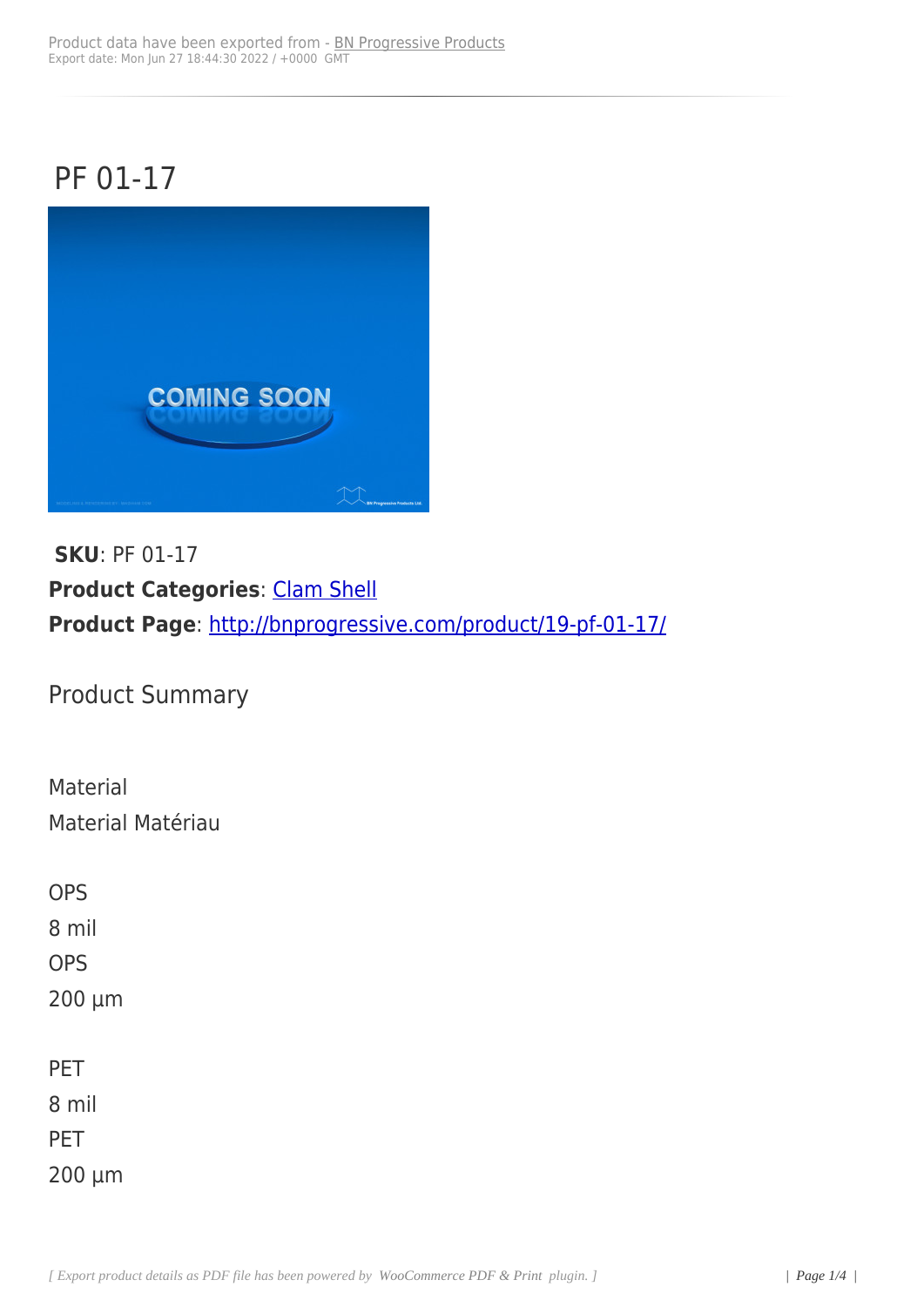| Closed part dimension (in.) |
|-----------------------------|
| Dimension pièce fermée (mm) |
|                             |
| Length                      |
| 9.31                        |
| Longueur                    |
| 237                         |
|                             |
| Width                       |
| 6.06                        |
| Largeur                     |
| 154                         |
|                             |
| Height                      |
| 1.62                        |
| Hauteur                     |
| 41                          |
|                             |
|                             |
| Shipping information        |
| Information d'expédition    |
|                             |

Parts per case 1650 Pièces par caisse 1650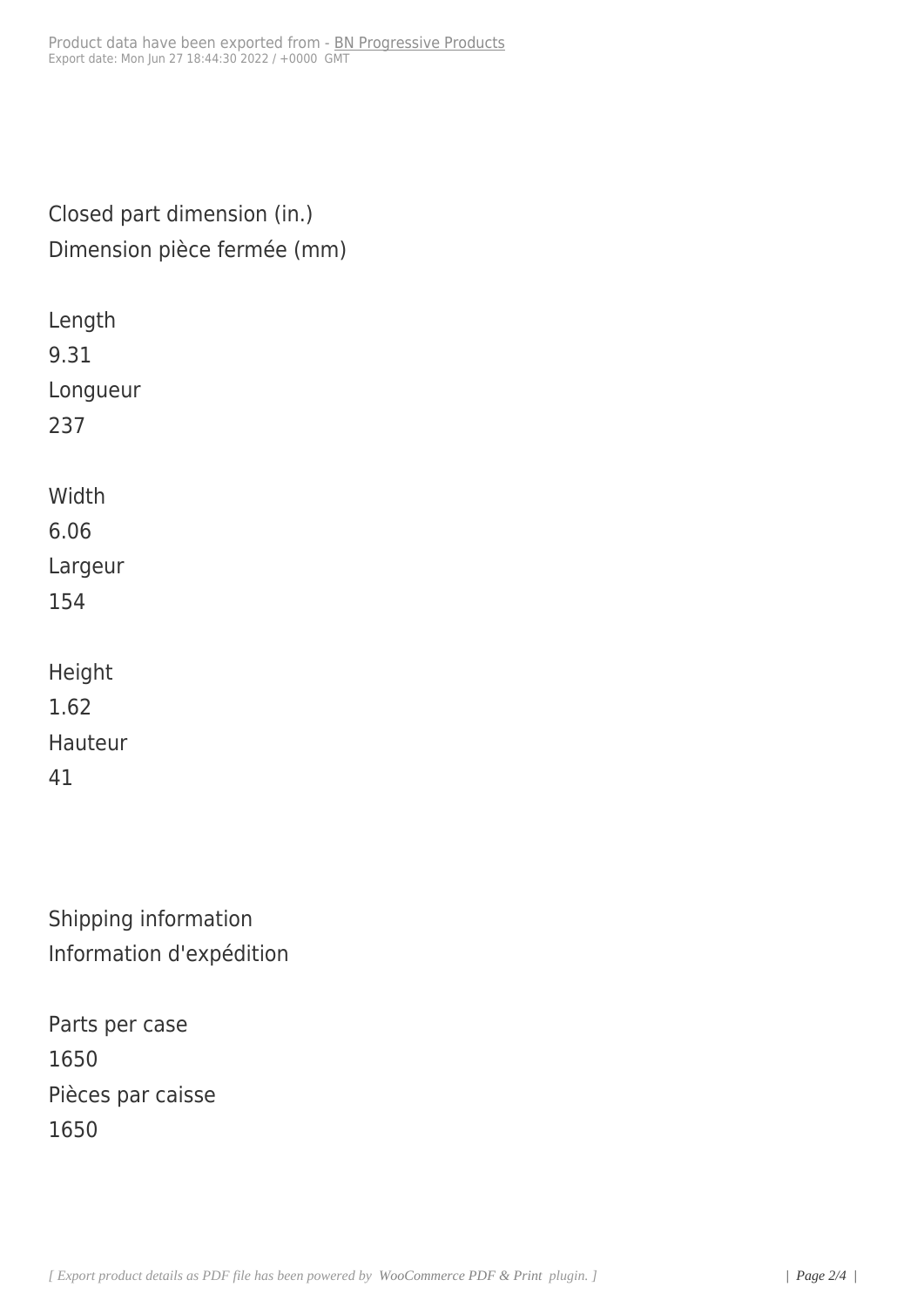Case size (in.) 24.00 16.25 30.50 Dimension de caisse(mm) 610 413 775 Gross weight(lbs.) (OPS) 28.26 (PET) 36.33 Poids brut (kg) (OPS)12.84 (PET)16.51 Ti x Hi 4 x 2 Palettisation 4 x 2 Pallet 40 x 48 Palette 1020 x 1220 PF 01-17

9.31" x 6.06" x 1.62" 1650